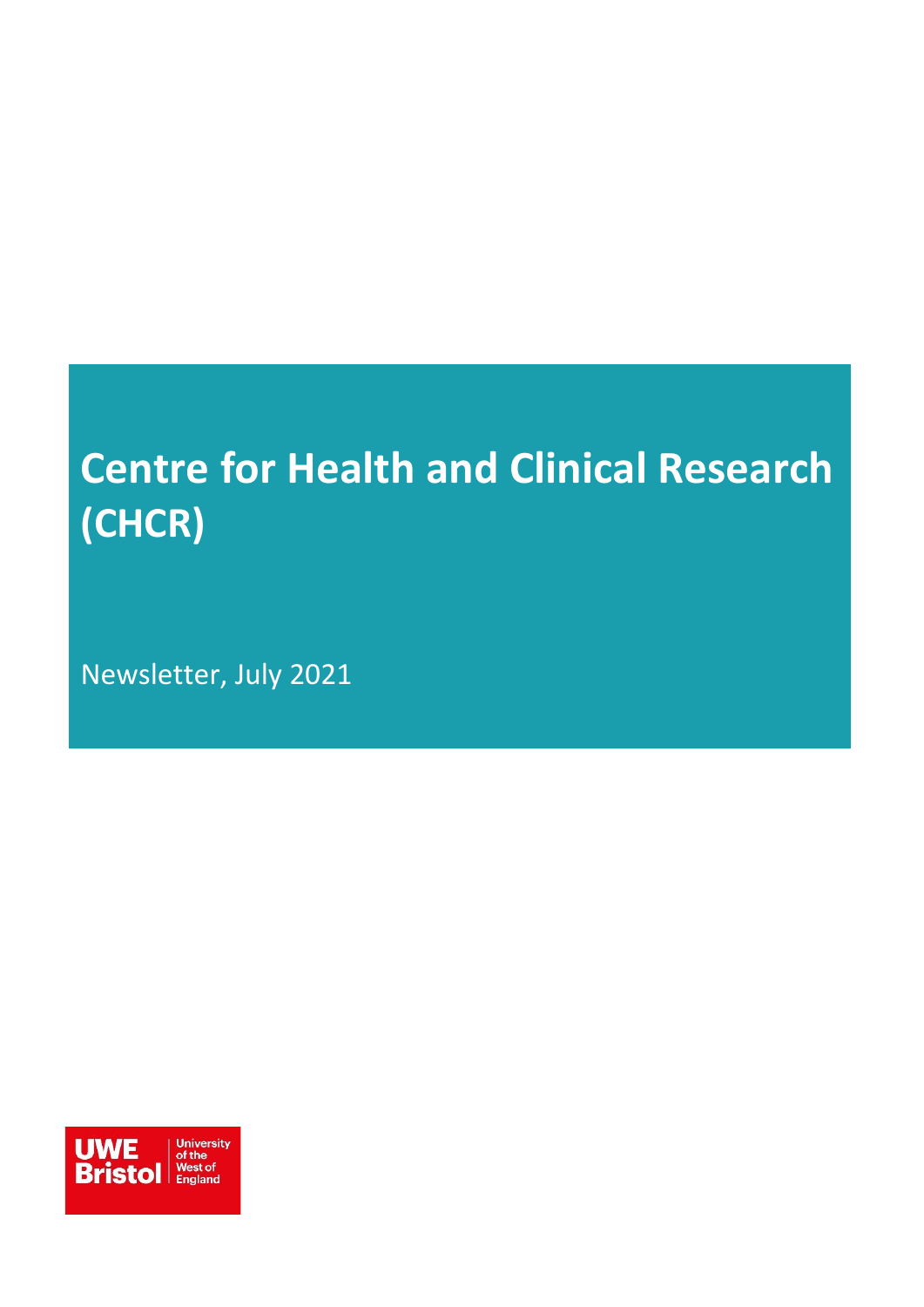### Introduction from the Director

There have been lots of changes over the past six months in addition to the ongoing challenges presented by COVID-19. Despite the disruptions, we have continued to go from strength to strength as a Centre and look forward to further opportunities in the future and a new normal. Over the next few pages, you can read about some of the exciting new appointments that have been made as well as a number of successful bids.

We have also recently said farewell to two colleagues that have been at UWE Bristol for many years. Firstly, Professor Shea Palmer has been appointed as co-director of a research Centre developed in collaboration between University Hospitals Coventry and Warwickshire NHS Trust and Coventry University. Shea joined UWE Bristol in 2005 and provided support to the Centre for many years as a theme lead. We wish Shea all the best in his new job and hope to maintain active collaborative links with him.

Secondly, Professor Pam Moule who has retired from UWE Bristol after many years of service, latterly as Professor of Health Services Research (Service Evaluation) and co-lead for the Research Excellence Framework UoA3 submission. Pam was the Director of CHCR for seven years prior to my appointment and contributed greatly to the development of the Centre. We wish Pam all the best for a long and happy retirement

I do hope that you enjoy reading the news from our themes and encourage you to get in touch for further information. To find out more about our research, please visit our website [bit.ly/37j0xVn](http://bit.ly/37j0xVn) and follow us via Twitte[r @CHCR\\_UWE.](https://twitter.com/CHCR_UWE)

For additional queries, please contact me by email [Fiona.Cramp@uwe.ac.uk](mailto:Fiona.Cramp@uwe.ac.uk) or telephone 0117 3288501.

**Fiona Cramp Professor of Long Term Conditions and Director of CHCR**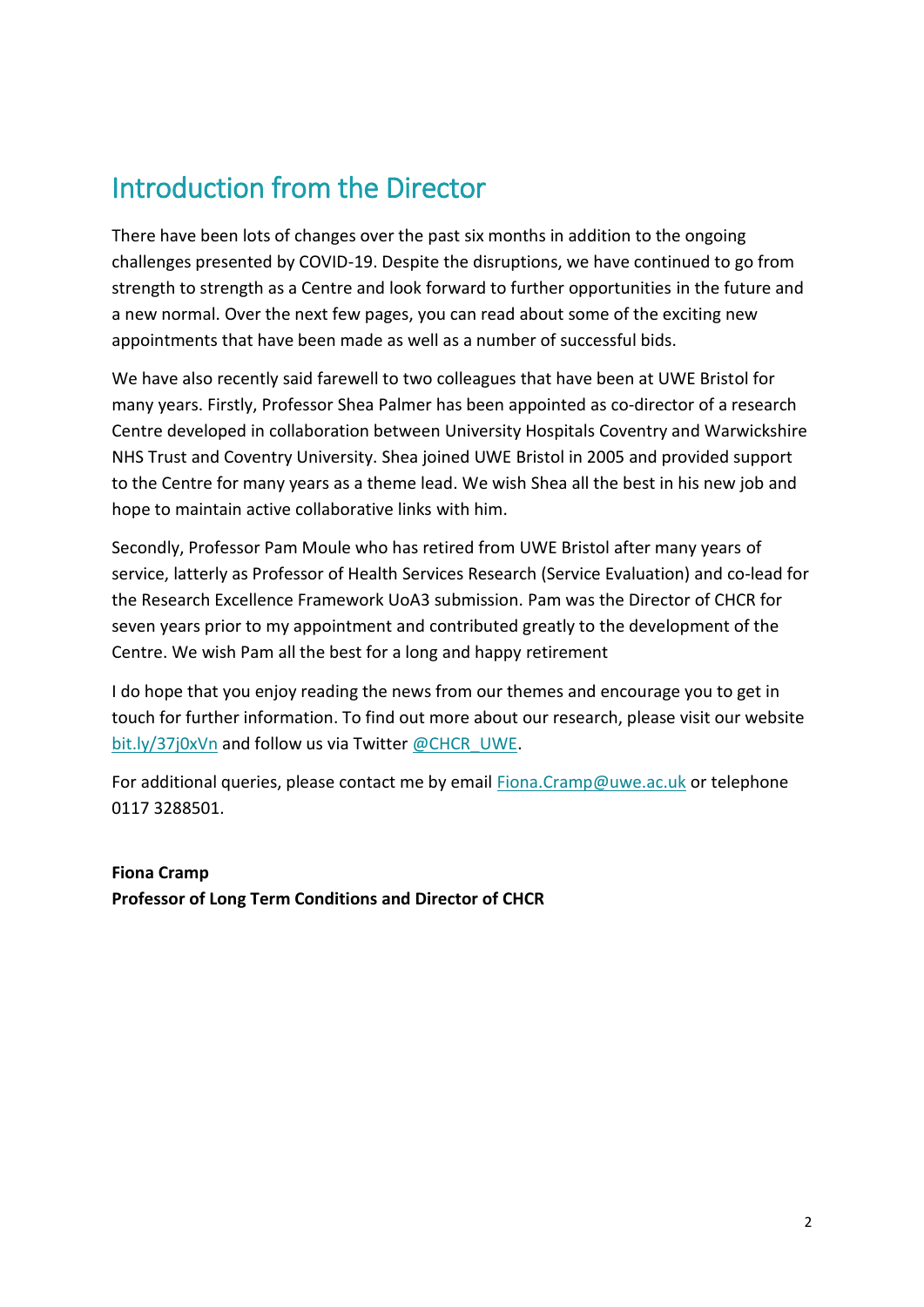### News from the Emergency Care theme

#### Theme Lead Professor [Jonathan Benger](mailto:Jonathan.Benger@uwe.ac.uk)

The Emergency Care theme are delighted to welcome three new members. Dr Trudy Goodenough has joined the team as a Research Fellow to work on the NIHR (National Institute for Health Research) funded 'READY Paramedics' study (see below) and we have also started transitioning Dr Hannah Stott into the team to join Trudy on this project. We said farewell to Hayley Dash who has provided administrative support for the theme for over three years and are pleased that Cathy Liddiard is providing interim cover whilst we recruit additional staff.

#### **A realist evaluation of paramedics working in general practice: assessment of clinical and cost effectiveness (READY Paramedics)**



June 2021 saw the official launch of READY Paramedics. This two-year study has been funded by NIHR Health Services Research and Delivery (HS&DR) programme and is co-led by Dr Sarah Voss (Associate Professor in Emergency Care) and

Dr Matthew Booker (Academic GP in the Centre for Academic Primary Care at the University of Bristol).

READY Paramedics will evaluate how paramedics support GPs and whether they can help reduce GP workloads. Paramedics are one of the professional groups increasingly working alongside doctors and other members of the practice team in GP surgeries to reduce workload pressures. However, little is known about how to gain the most from this workforce to deliver safe and cost-effective care. The role of paramedics in general practice varies greatly across England; in many settings paramedics are employed to carry out urgent home visits whilst some practices use paramedics for same-day clinics, telephone appointments or internet consultation. Some paramedics do not see certain groups of patients, such as babies, pregnant women or those with mental health conditions, while others do.

The research will look at the effect this variation has on factors such as patient care, safety and experience, staff workload and costs to the NHS. For more information, see: <https://bit.ly/2X1wK30>

#### **Temperature management of babies born in the pre-hospital setting**

It is important to keep newborn babies warm to prevent unfavourable outcomes and mortality. This project aims to investigate how often the temperature of newborns is recorded by paramedics who attend an out of hospital birth and what the barriers and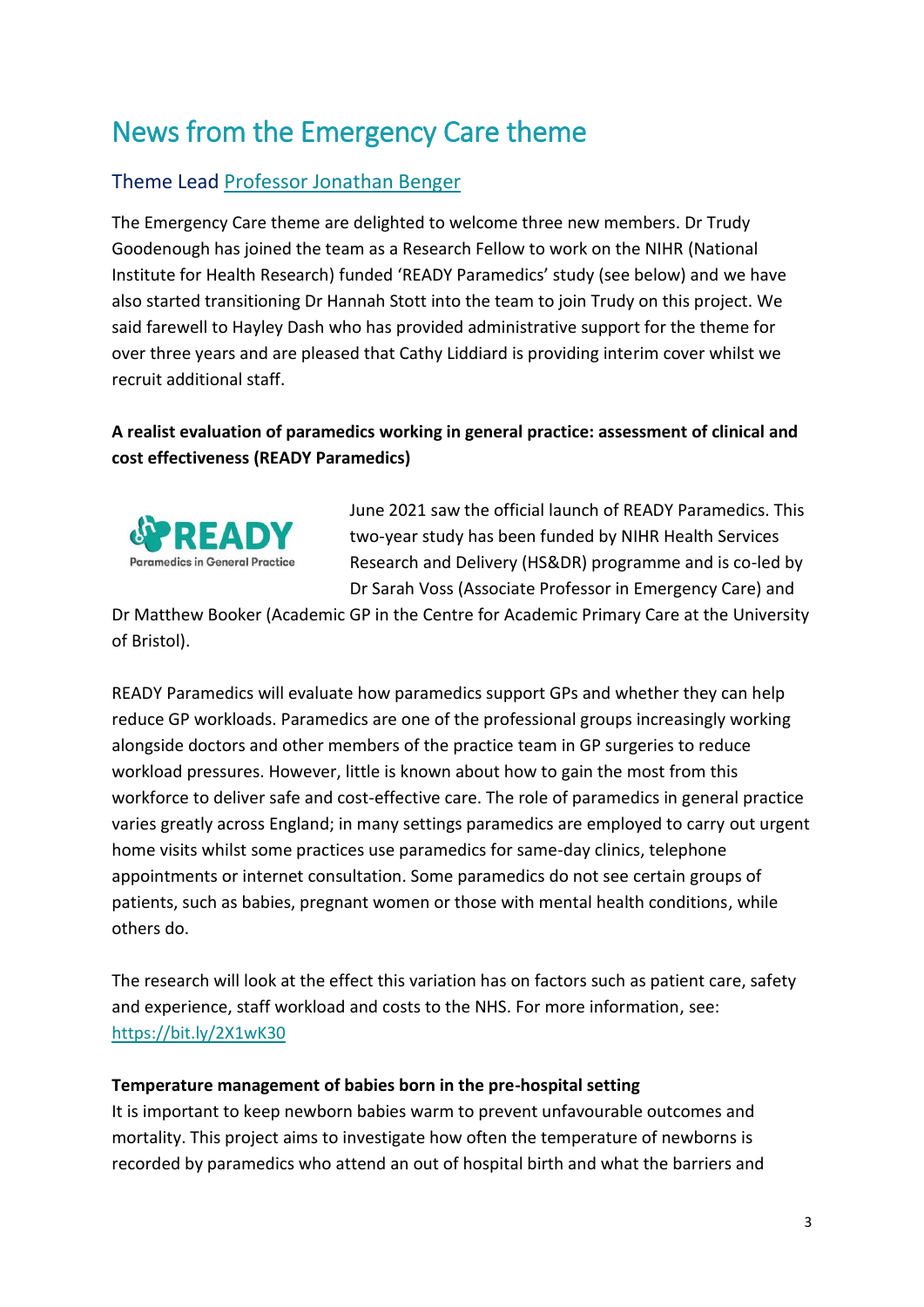facilitators to temperature measurement and recording might be. It is led by Dr Laura Goodwin as part of a Vice Chancellor's Early Career Researcher award. The final report is almost complete and we look forward to sharing this, and the next steps for the project, in the next newsletter.

#### **Engagement and dissemination:**

Visiting Associate Professor, Dr Edd Carlton, co-authored a blog on how to get involved with Emergency Care research. The blog draws on Twitter conversations about how clinicians from different specialities have become involved with research and offers some top tips to engage. See: https://bit.ly/2X9OucK.

The NIHR-funded GPED project team (General Practitioners in Emergency Departments) are continuing to publish outputs from findings from the study. A key paper describes the initial qualitative findings from a national evaluation of different models for delivering GPED. Ultimately, variations in local context, ED demand and existing GP services in or alongside the ED meant it was not considered possible to implement the same system everywhere. This resulted in a 'proliferation of different models', which in turn implied that the impact of GPED on ED performance would vary substantially. However, the findings suggest that GPED will affect eight key areas (termed 'domains of influence') will be used as the foundation for the subsequent mixed-methods evaluation. See: https://bit.ly/2XbJe8s.

### News from the ACTIoN theme

### (Assessment, Care, Treatment in Neurology)

#### Theme Lead [Professor Richard Cheston](mailto:richard.cheston@uwe.ac.uk)

Simon Goldsworthy, PhD student in CHCR, has had a recent publication in the Radiography Journal selected as the Editors Choice for 2020. The title of the paper was '*A systematic review of effectiveness of interventions applicable to radiotherapy that are administered to improve patient comfort, increase patient compliance, and reduce patient distress or anxiety'*. The commendation from the Editorial Team was as follows:

"Published in our 2020 Issue 4, this article presents a methodologically rigorous systematic review that informs and extends knowledge of what constitutes patient comfort and related interventions in radiotherapy. It has current international clinical relevance for complex techniques such as SBRT, extreme hypofractionation, 4D approaches, and online adaptive approaches that require patients to maintain the treatment position for extended periods of time. The systematic review was undertaken as part fulfilment of the 1<sup>st</sup> author's PhD studies."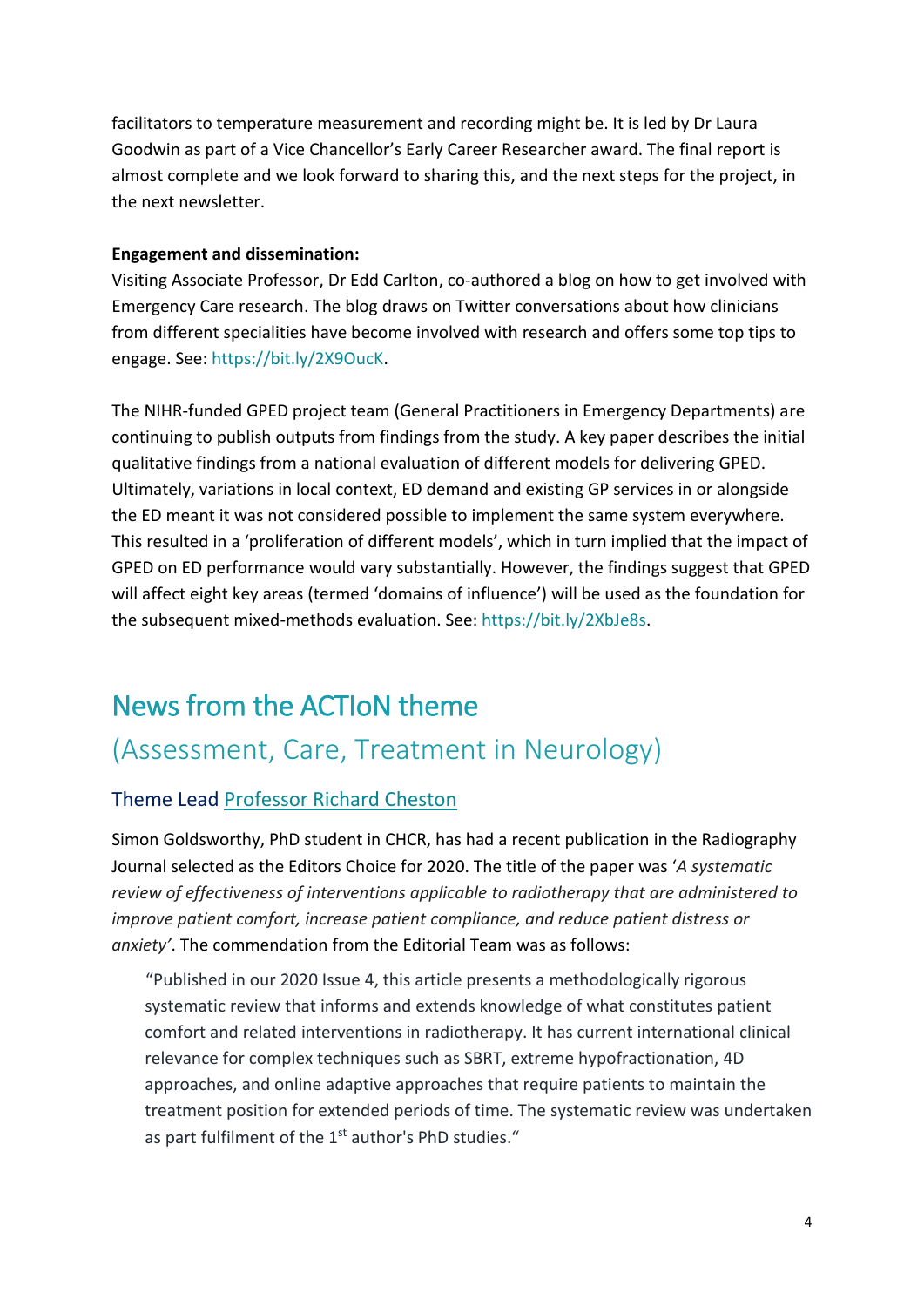Dr Nikki Cotterill has been successful with a number of funding awards. She was the lead applicant to Southmead Hospital Charity Research Fund to explore Lower Urinary Tract Dysfunction in the context of COVID-19 infection. Nikki also received HEIF funding to collaborate with BNSSG CCG (Bristol, North Somerset and South Gloucestershire Clinical Commissioning Group) around the evaluation of a continence self-help app that was launched during World Continence Week (21-27 June 2021) and enjoyed widespread reach including radio and national print media coverage.



Nikki was also invited to make an oral presentation at the UK Continence Society Online Annual Meeting hosted from Glasgow on the topic of "Best Bristol – Building Better Bladder and Bowel Care" and the annual Association for Continence Advice conference detailing work undertaken to establish the impact of COVID-19

from the perspective of service providers, and patients and the public.

Pictured above: Dr Nikki Cotterill welcomed Ruth May, Chief Nursing Officer for England, to the Association for Continence Advice conference

Finally, Nikki has secured NIHR Research for Patient Benefit funding to conduct the PRIME project: Pharmacy Role In the proMotion of continencE. This project brings together a multidisciplinary team to explore opportunities to maximise continence promotion in the community pharmacy setting. The project will lead to co-production of a framework for a Pharmacy Bladder and Bowel Service.

The Living Well with Dementia course (LivDem) is an eight-week post-diagnostic course aimed at helping people who have recently been diagnosed with dementia to adjust to their illness. An Italian translation of the LivDem manual that Professor Rik Cheston co-wrote was published by Erickson ("Vivere bene con la demenza") in January. Dr Emily Dodd has been successful with an RCF application to BNSSG to look at whether LivDem can be implemented within Voluntary Community Sector Organisations. The study will start in the spring and include training LivDem facilitators at 'Alive'; the UK's leading charity enriching the lives of older people in care and training their carers. Rik and Emily also received HEIF funding to pilot online training for the LivDem course and together led three online training sessions for LivDem from the UK, Ireland and Italy.

Dr Gary Christopher (Psychological Sciences Research Group) was appointed as a co-director of the Bristol Dementia Health Integration Team HIT). Together Nikki, Rik and Gary worked with other UWE Bristol-based academics, clinicians and members of BABCON (Bladder and Bowel Confidence), APPHLE (Active Older People), Stroke and Chronic Pain HITs to develop the Healthy Ageing Working Group. This has received funding from Bristol Health partners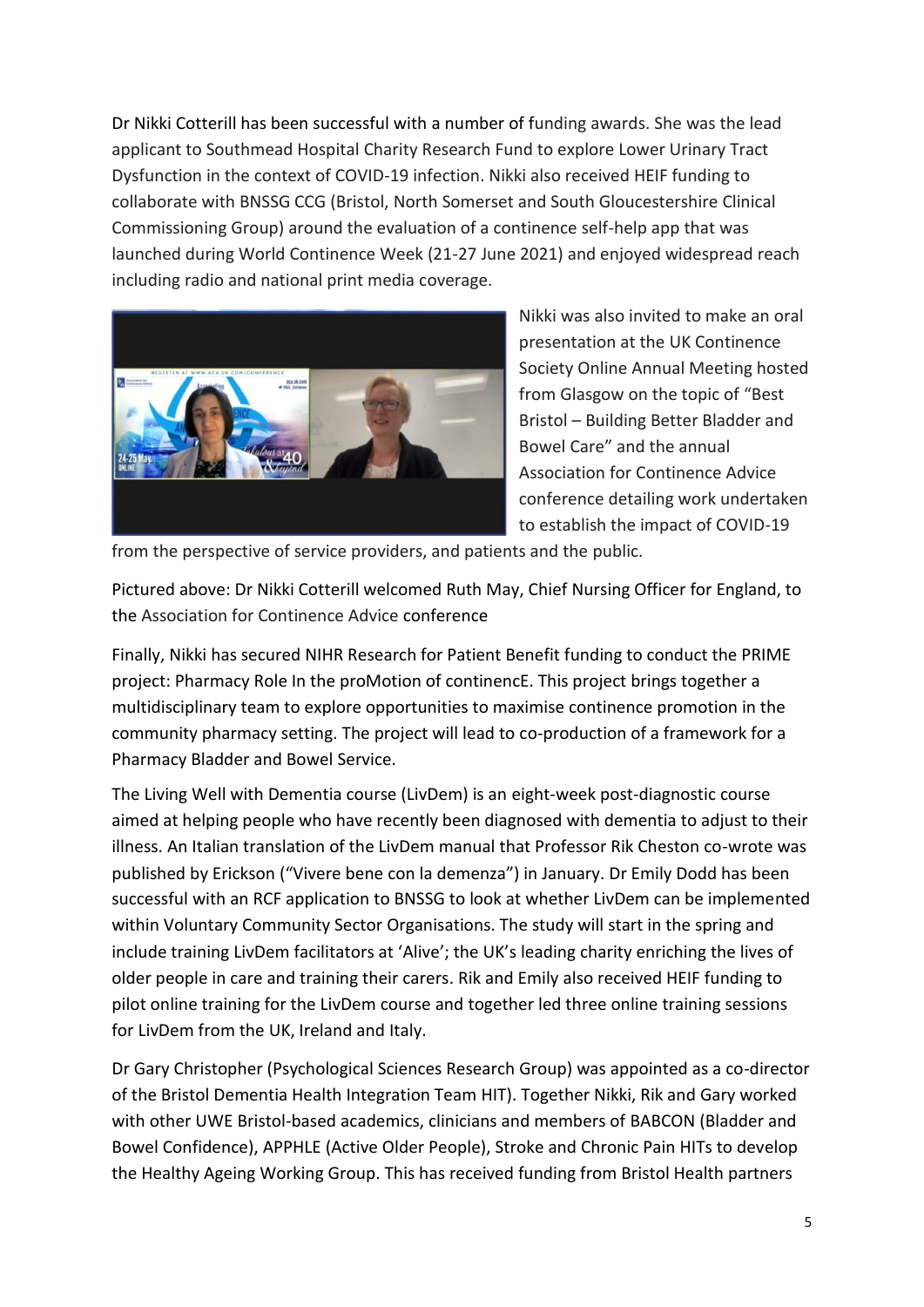and involves a series of collaborations that will focus on, among other things, raising the awareness of the impact of fatigue in people with dementia and their carers.

# **News from the PROactive theme**  (Pain, Rehabilitation and Innovation)

#### Theme Lead: [Professor Candy McCabe](mailto:candy.mccabe@uwe.ac.uk)

The first half of 2021 has understandably still been influenced by the impact of the global pandemic, with continued flexible working and most events moving online. Despite the challenges, we are pleased to report that PROactive studies previously put on pause have now been able to restart or adapt in response to these changing times. Colleagues at the Royal United Hospital in Bath have also been supporting at least 11 different COVID research studies, including a successful vaccine trial that combines second doses with flu vaccines.

We would like to congratulate Hazel Cottle, who has successfully completed her HEE South West ICA internship. Hazel has recorded a video and spoken about her experiences at a recent meeting organised by the Royal United Hospital's research network, with the aim of encouraging others who are interested in following a similar clinical research career pathway. We would also like to say congratulations to Dr Alison Llewellyn (pictured below left) and Dr Jenny Lewis (pictured below right), who have been appointed as Associate Professors for Clinical Research, UWE Bristol.





Our members have showcased their work at five different virtual conferences, with Julie Armoogum presenting abstracts on a local level at the CHCR Doctoral Showcase and also to a much wider audience at the International Conference on Cancer Nursing. She reported the latest progress from her PhD exploring the needs and service provision for cancer survivors living with persistent pain. Other members have been invited speakers at events, including Professor Candy McCabe, who gave an update on the work of the Chronic Pain Health Integration Team at the Bristol Neuroscience Research Network webinar in February.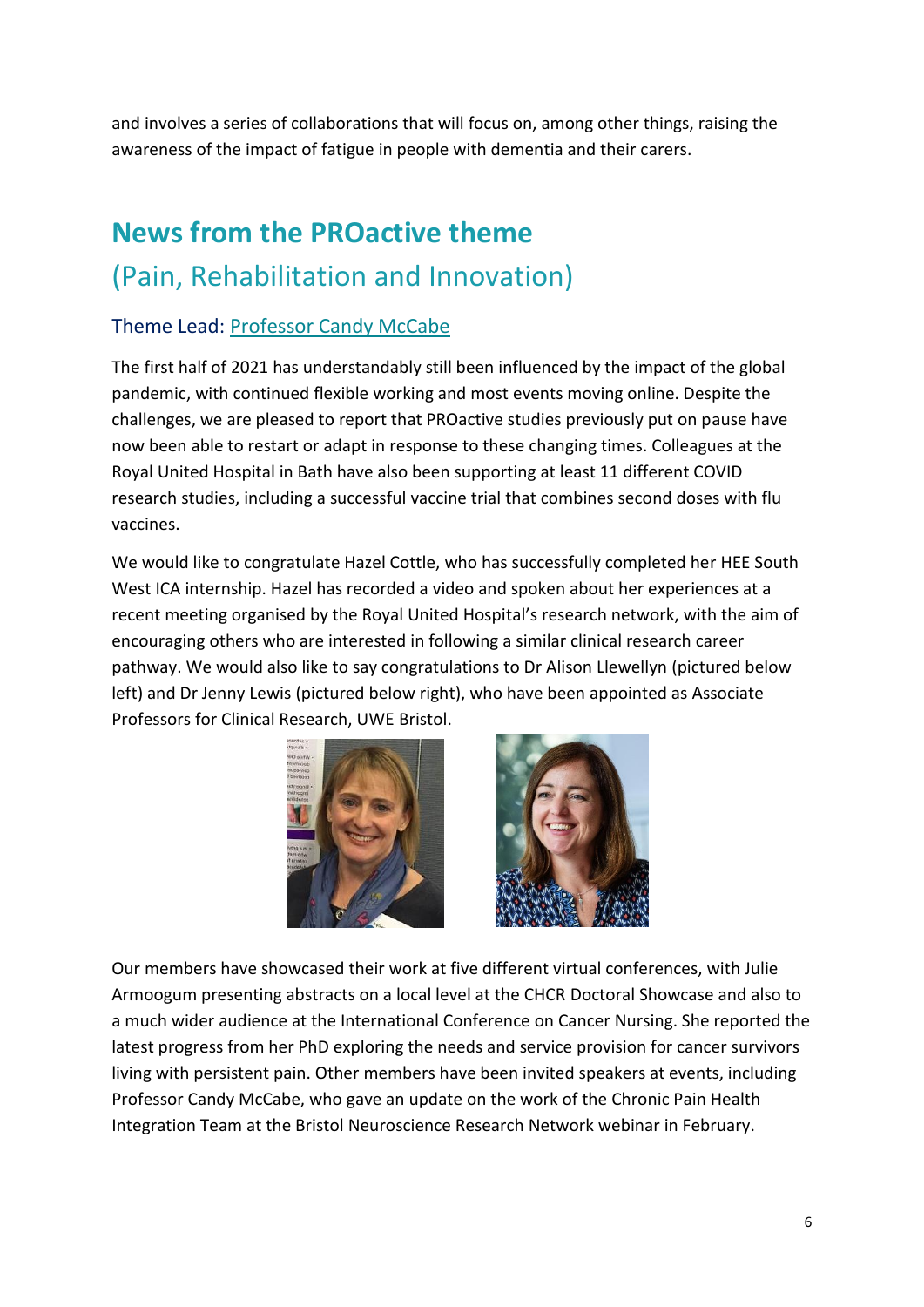Our COMPACT-Q feasibility study has now concluded with a total of 98 participants recruited across six countries and 55 complete datasets. Led by Dr Sharon Grieve, this tested the acceptability of collecting outcome measure data for Complex Regional Pain Syndrome clinical trials. It is a testament to the huge commitment from our international colleagues that we were able to continue the project throughout the pandemic. An abstract of preliminary findings was presented at the International Association for the Study of Pain (IASP) 2021 Virtual World Congress on Pain, which was held in June. Learning has enabled us to commence the next stage of the project, which is to develop the first international clinical research registry for Complex Regional Pain Syndrome.

Another eight PROactive research papers have been published online during the past six months in journals such as Pain and Rehabilitation, Musculoskeletal Care and the European Journal of Pain. These have focused on painful diabetic neuropathy, hemiplegic shoulder pain, osteoarthritis, Complex Regional Pain Syndrome, and the long-term consequences of cancer.

We have been awarded seven grants so far this year. Professor Nicki Walsh and researchers at the University of Salford were awarded a NIHR Research for Patient Benefit project which aims to help reduce pain in people with knee osteoarthritis. A feasibility study is due to commence later in 2021. Professor Candy McCabe (co-investigator), Dr Jenny Lewis and Dr Jeremy Gauntlett-Gilbert (named collaborators), were part of a successful UKRI/Versus Arthritis Advanced Pain Discovery Platform award that is led by Professor Edmund Keogh at the University of Bath. This consortium includes eight higher education institutions and seeks to define outcomes and data collection techniques for chronic pain psychosocial factors within a UK-wide shared data repository: https://bit.ly/3s42Y9j.

# News from the Knowledge Mobilisation and Evaluation Theme

#### Theme Lead: [Professor Nicola Walsh](mailto:nicola.walsh@uwe.ac.uk)

#### **Visiting Professor Appointment**



We are delighted to announce the appointment of Dr Justin Jagosh (pictured left) to the role of Visiting Professor (Realist Methodology). Justin is the director of the Centre for Advancement in Realist Evaluation and Synthesis (CARES) [www.realistmethodology](http://www.realistmethodology-cares.org/)[cares.org.](http://www.realistmethodology-cares.org/) He has been visiting the Bristol area since 2015, delivering one-day training courses on realist methodology through CLAHRC West (now ARC West). He is involved in a number of projects as a co-

investigator and collaborator at UWE Bristol and one of his many interests is in the challenge of applying realist methodology to health service transformations – an area in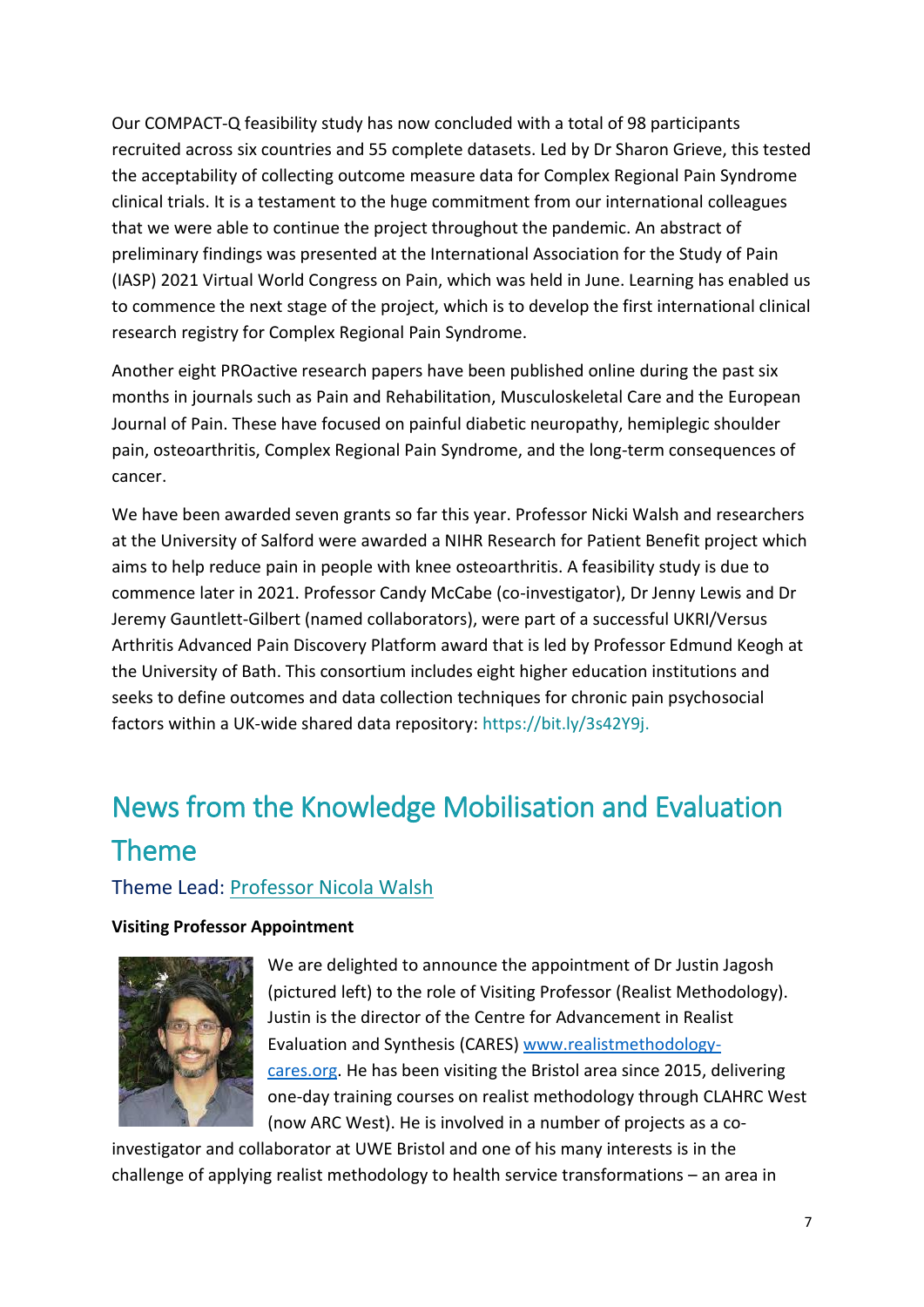which capacity is building at UWE Bristol. Justin states "During rapid context change, the architecture of health services also begin to change. Evaluating the dynamic interaction between service delivery models and their contexts of implementation is a growth area for realist methodology, and UWE Bristol is developing leadership in this area."

Justin's recent publications include:

- Jagosh J. (2020) Retroductive Theorizing in Pawson and Tilley's Applied Scientific Realism, Journal of Critical Realism, DOI: 10.1080/14767430.2020.1723301
- Jagosh J. (2019). Realist Synthesis for Public Health: Building an Ontologically Deep Understanding of How Programmes Work, For Whom, and in Which Contexts. Annual Review of Public Health: 40(1).

#### **Extending the impact of the NIHR funded 'EPPIC' study**



A team of theatre and film producers, patients, NHS practitioners and health researchers led by Toity Deave and Kate Beckett have been funded to coproduce a training tool based on the Enhancing Post-injury Psychological Intervention and Care (EPPIC) study resources. EPPIC used a form of participatory drama called forum theatre to bring

diverse patient, practitioner, and research evidence alive and help stakeholders from the same three groups actively interact with it to devise implementable recommendations for improving post-injury psychological care. EPPIC demonstrated the benefits of using creative practices to stimulate debate and interaction between stakeholders and their knowledge and how this in turn gives rise to changes in behaviour, practice, and research. The interactive training tool draws on film footage of EPPICs theatre workshops and will be used across Bristol NHS and higher education institutions. The aim is to make EPPICs innovative resources more widely accessible and extend its impact. The training tool entitled 'Altered States' will be available online from August 2021. For more information, contact [Kate](mailto:kate2.beckett@uwe.ac.uk)  [Beckett.](mailto:kate2.beckett@uwe.ac.uk)

#### **Welcome to new staff**



We have two new staff joining us in July. Dr Nicky Harris (pictured left) and Dr Natasha Bradley (pictured right) have been appointed to Research Fellows in Realist Evaluation. Nicky and Natasha will be working with teams across CHCR and BNSSG CCG to develop their skills in Realist Synthesis and Evaluation, and support studies employing realist methodology.

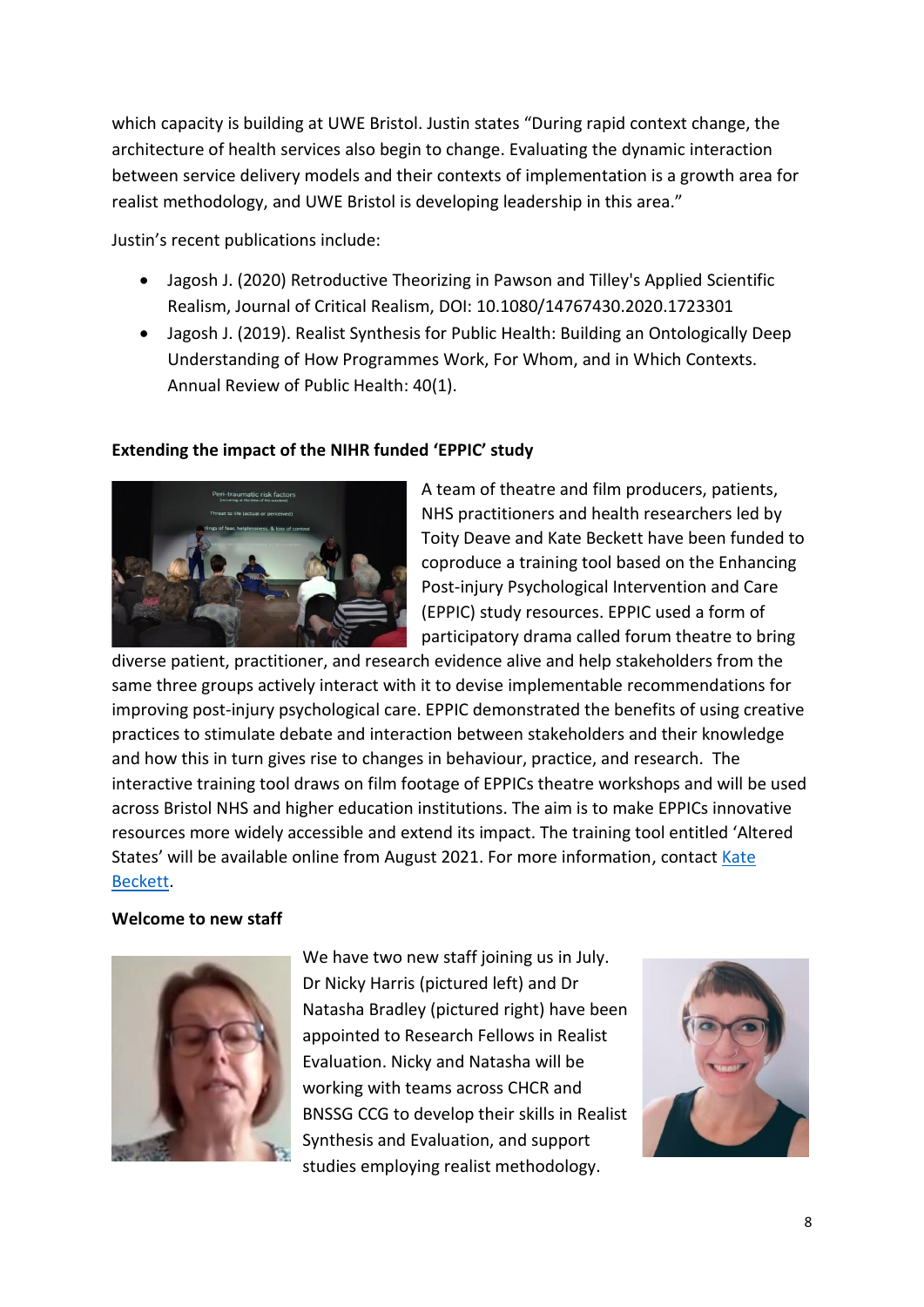They will also be further developing their own research: Nicky has expertise in Paediatric Palliative Care, whilst Natasha's expertise relate to social support in Palliative Care. Welcome to both!

## News from the Children, Young People and Families theme

#### Theme lead: [Dr Toity Deave](mailto:toity.deave@uwe.ac.uk)

People in the theme have been working hard and this includes success in having papers published and having conference presentations accepted and/or presented them.

Our April meeting focused on recruitment and retention issues for online research. There was a debate about the practical issues of online recruitment, particularly where the intended recruitment methods were no longer available due to COVID. For example, using Twitter and other social media networks instead of posters and leaflets in outpatient clinics.

We also discussed the importance of facilitating communication for online research and noted that the wide range of recent policies and guidance documents that had been produce by various agencies. Members felt that it would be useful to develop UWE Bristol specific guidelines regarding the practicalities, technical support, policies and guidance for online research as well as the advantages and limitations of online research in general and those specific to each method. This would be particularly useful to UWE Bristol-based researchers when planning online research.

We welcome Dr Deepak Gopinath to our theme. He is a social scientist and a senior lecturer in Planning and Urban Geography at UWE Bristol. He has expertise in how knowledge on risk and resilience is co-produced and communicated within spaces of participation. Deepak is already working with two members of the theme in a larger team on an Arts and Humanities Research Council grant, VIP-CLEAR (Voices in a Pandemic: Children's Lockdown Experiences Applied to Recovery) led by Professor Lindsey McEwen (Faculty of Environment and Technolgy, UWE Bristol). This project commenced in November 2020 and is looking at the impact of the pandemic on early years and primary school children in Bristol and their conceptions of/approaches to recovery. This project is using mapping and photo elicitation techniques, as well as others, for data collection (see the following page for examples).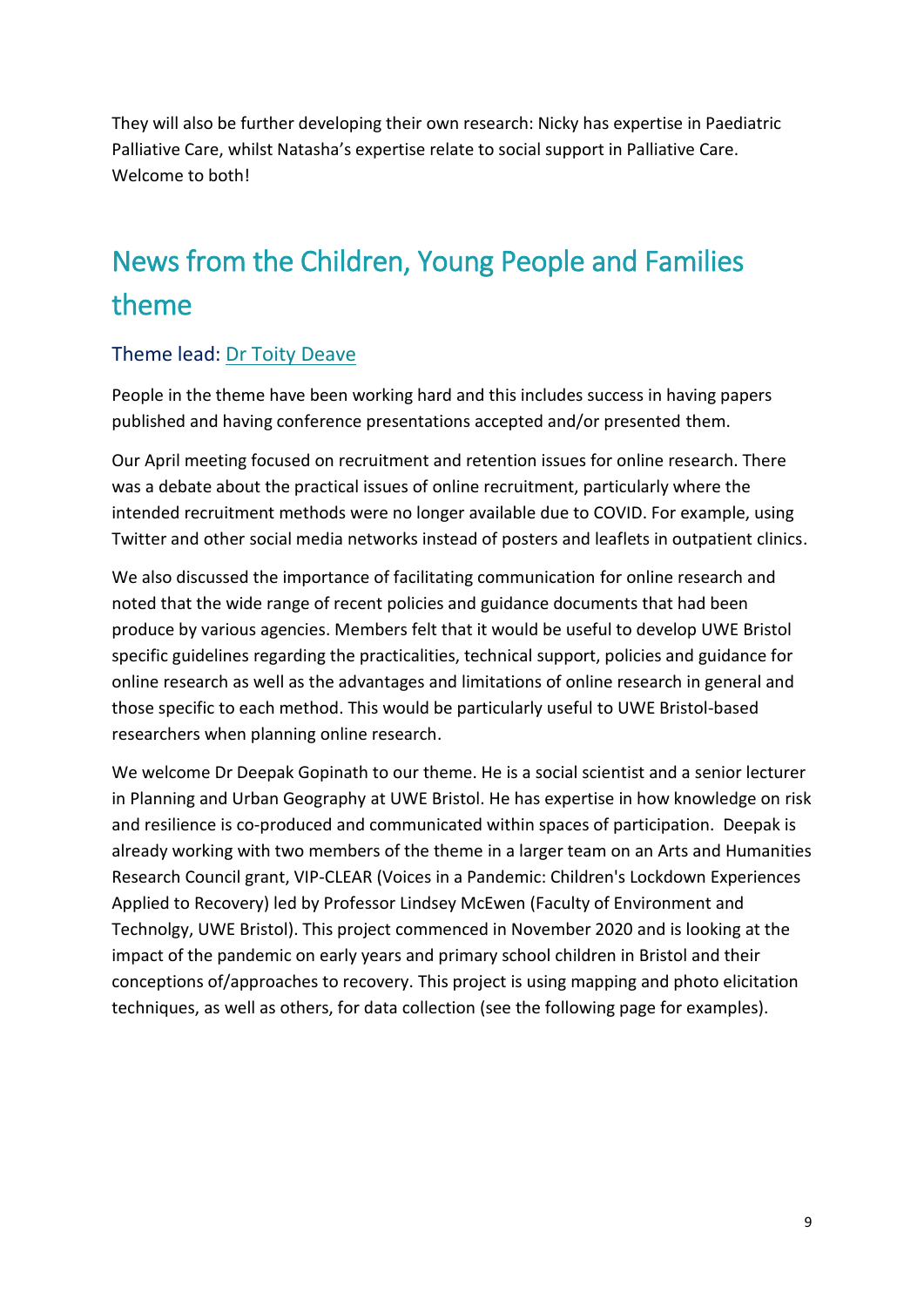

is were ny dad lives.

# News from the MAMBO theme [\(Musculoskeletal Management, Measurement,](https://www1.uwe.ac.uk/hls/research/healthandclinicalresearch/researchthemes/mambo.aspx)  [Behaviour Change and Outcomes\)](https://www1.uwe.ac.uk/hls/research/healthandclinicalresearch/researchthemes/mambo.aspx)

#### Theme Lead: [Dr Emma Dures](mailto:Emma2.Dures@uwe.ac.uk)

Congratulations to Dr Vincent Singh (pictured right) who was successful with his application for the Vice Chancellor's Early Career Researchers Development Award 2021-22. He will be exploring the barriers and enablers to shoulder rehabilitation exercises. Shoulder pain is a common musculoskeletal condition with a one-month population prevalence of 7%-26% and annual cost to the UK society of £100 million. Rehabilitative exercises are recommended as initial treatment



for shoulder pain and evidence demonstrates improvement in symptoms with specific exercise programmes. However, in practice, adherence to exercise is poor and little is known about the factors influencing patient engagement. Vincent aims to explore the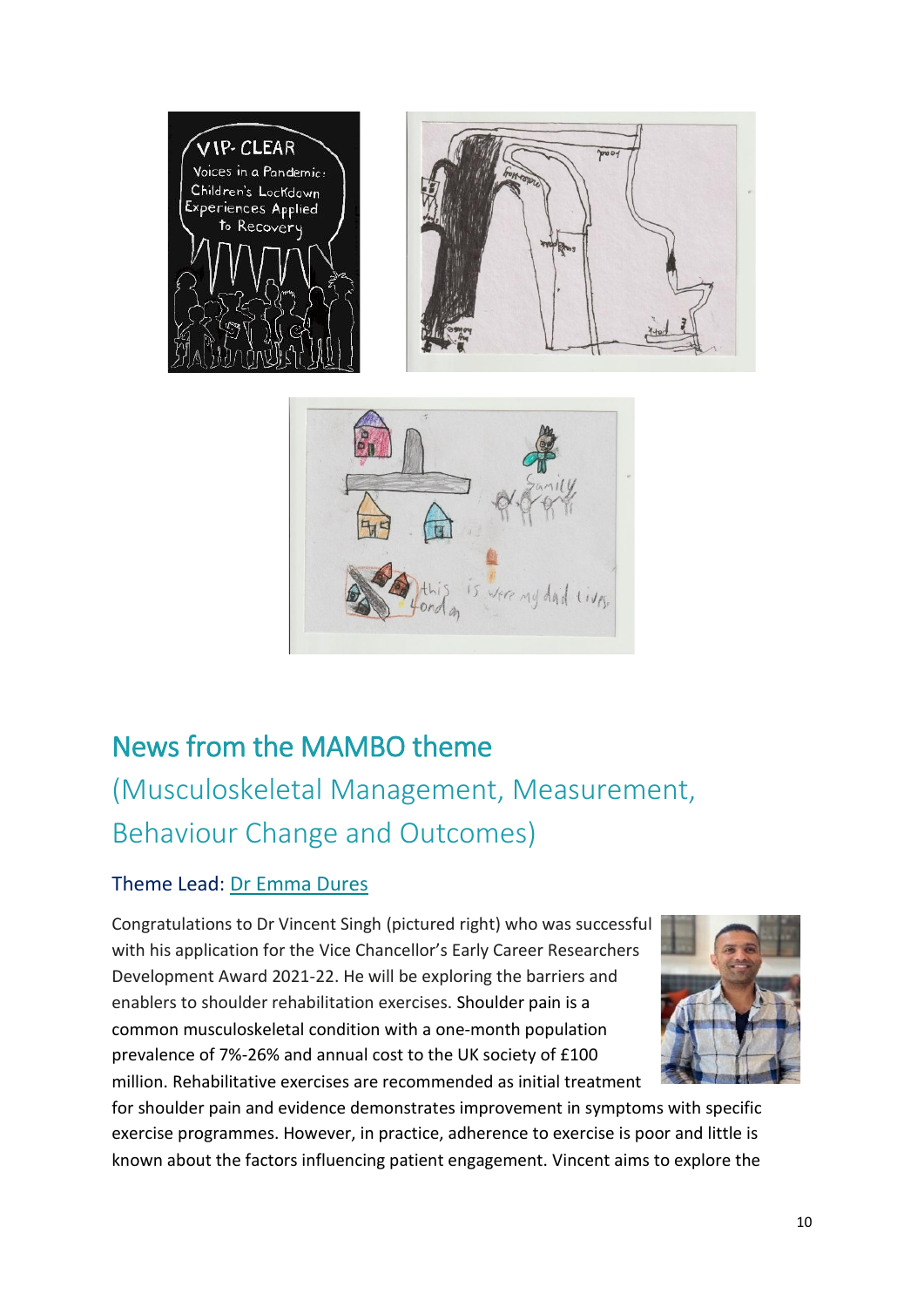factors affecting adherence to rehabilitation exercise programmes for shoulder rotator cuff disorders. Specifically, this project will seek to identify the experiences of service users receiving exercise programmes with a focus upon the barriers and enablers to the recommended exercises. The findings from this study will be used to identify potential strategies to improve adherence to shoulder exercises that will provide a basis for future research.



Over the past six months, several members of MAMBO have taken part in online conferences including in the British Society of Rheumatology (BSR), the European

Alliance of Associations for Rheumatology (EULAR) and the UK National Patient Reported Outcome Measures (PROMS) conference.

At EULAR, Dr Mwidimi Ndosi (pictured right) was nominated to the role of chair-elect of the EULAR Health Professionals in Rheumatology Committee. The role runs over four years with two years as active chair; a role which includes shaping and guiding the committee as well as proposing new activities to the EULAR council. Mwidimi also gave two talks on Health Professionals in Rheumatology quality of care and remote management of rheumatoid arthritis.











Dr Caroline Flurey also presented the Health Professionals in Rheumatology highlights session; Anne -Marie Tetsche Sweeney (pictured left) presented the findings of her PhD study on understanding nurse-led care in early rheumatoid arthritis; and Chris Silverthorne presented on clinicians' perspectives of psychological distress in rheumatology care settings.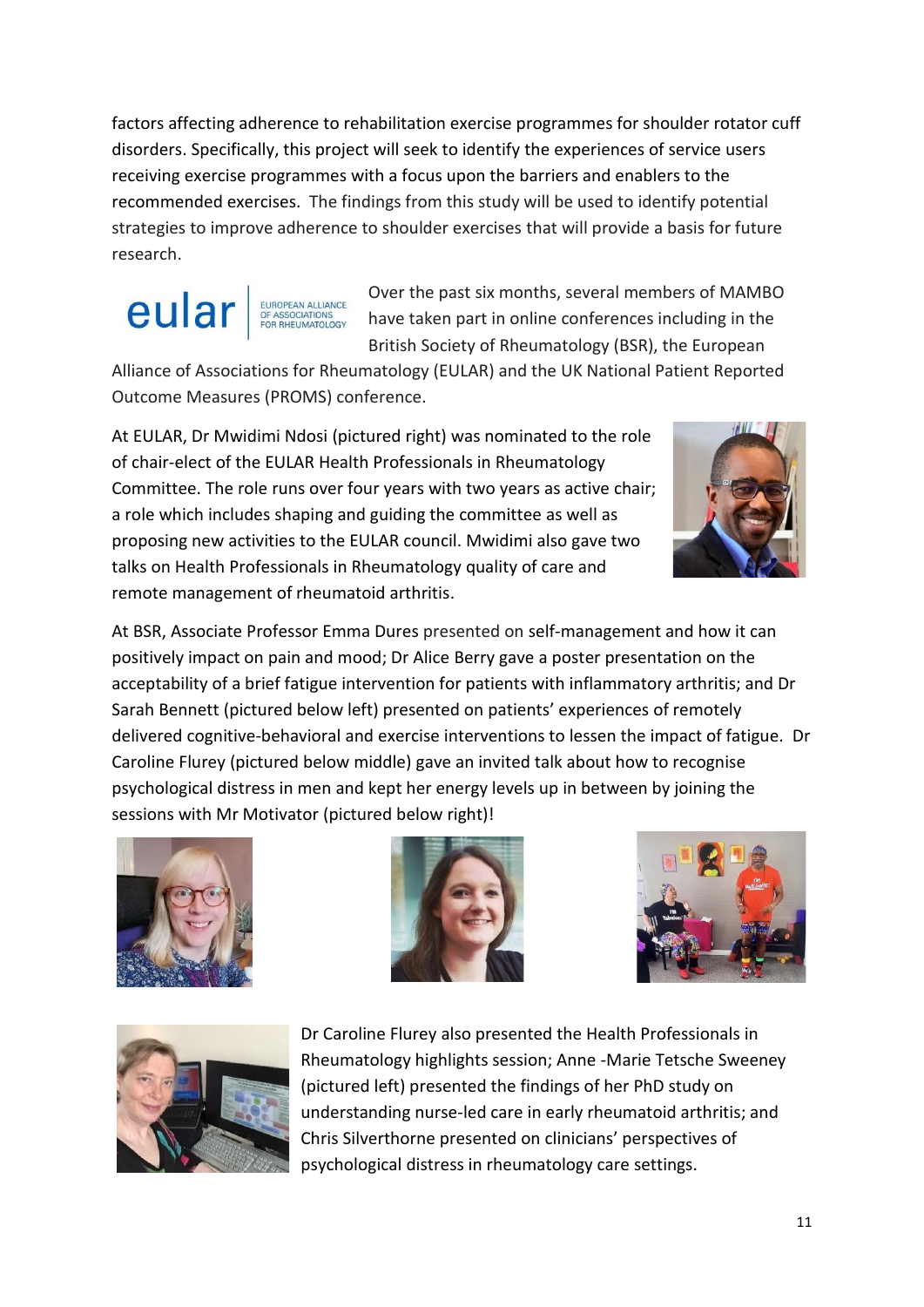MAMBO was represented at the 5<sup>th</sup> UK PROMS Conference by Dr Susan Bridgewater who presented the initial conceptual framework for the Steroid Patient Reported Outcome.

### In other news

#### **Vice-Chancellor's Early Career Researchers Development Award 2021-22**

Dr Alex Bowles has been awarded a Vice-Chancellors Early Career Researcher Award. Alex is a Senior Lecturer in Applied Pharmacology and her research explores deprescribing by Non-Medical Prescribers.



From: Scottish Government Polypharmacy Model of Care Group. Polypharmacy Guidance, Realistic Prescribing. 3rd Edition, 2018. Scottish Government

Patients taking multiple medicines are more likely to suffer from harm with the risk increasing the more medicines a patient takes. Coming from a background as a Frailty Pharmacist, Alex has seen many patients inadvertently harmed by medication and therefore has an interest in anything which can improve the situation! Deprescribing is one approach used to minimise these risks defined as *"*the complex-process needed to ensure the safe and effective withdrawal of inappropriate-medicines*"* (NICE Multimorbidity and Polypharmacy, 2019).

Traditionally decisions to prescribe/deprescribe medicines were undertaken by doctors. However, with increasing numbers of professions now able to train as Non-Medical Prescribers (NMPs) and hence able to both prescribe and deprescribe there are opportunities for these NMPs to improve patient care through deprescribing. Currently there is a lack of data as to whether this is happening and how it can be supported. As a NMP herself, Alex has found deprescribing much more stress-inducing than prescribing and has observed similar experiences in other NMPs that she has taught or mentored, to the extent that they avoid doing it.

Alex aims to explore the barriers and facilitators influencing NMPs' decisions around whether or not to deprescribe medicines. She will undertake a systematic literature review, an online survey and semi-structured interviews to inform future research to develop interventions to increase the safe-deprescribing of medicines for patient-benefit.